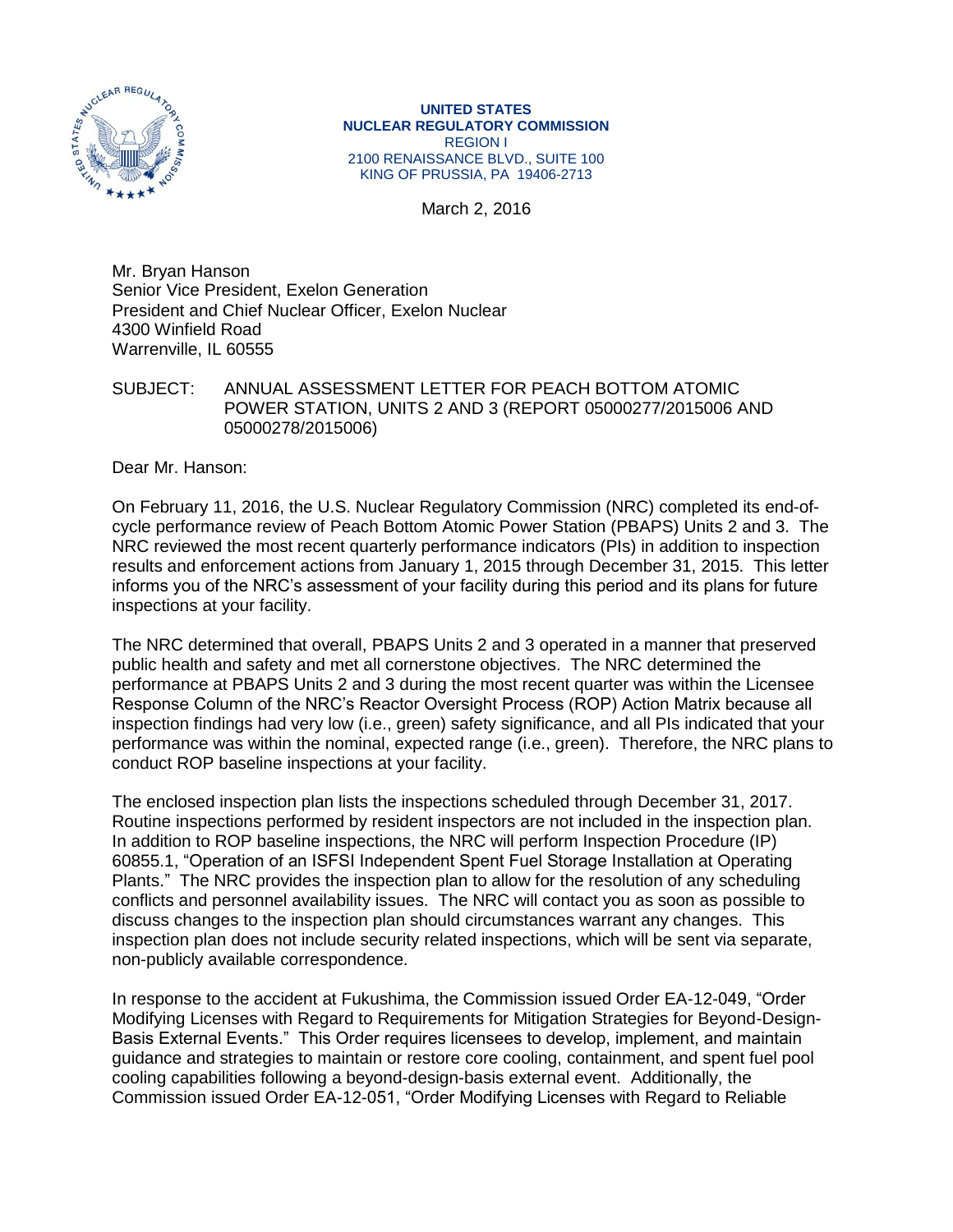Spent Fuel Pool Instrumentation." This Order requires licensees to have a reliable means of remotely monitoring wide-range Spent Fuel Pool levels to support effective prioritization of event mitigation and recovery actions in the event of a beyond-design-basis external event. The NRC is conducting audits of licensee efforts towards compliance with these Orders. The audit was completed for PBAPS Units 2 and 3, and the information gathered will aid staff in development of the Final Safety Evaluation for the site. After the NRC staff receives the Final Compliance letter for the site, the Final Safety Evaluation will be issued. Then, the NRC staff will confirm through inspections the full implementation of the orders mentioned above by performing TI 2515-191, "Inspection of the Implementation of Mitigating Strategies and Spent Fuel Pool Instrumentation Orders and Emergency Preparedness Communications/Staffing/Multi-Unit Dose Assessment Plans."

In accordance with Title 10 of the *Code of Federal Regulations* (10 CFR) 2.390 of the NRC's "Rules of Practice," a copy of this letter will be available electronically for public inspection in the NRC Public Document Room or from the Publicly Available Records (PARS) component of NRC's document system (ADAMS). ADAMS is accessible from the NRC Web site at <http://www.nrc.gov/reading-rm/adams.html> (the Public Electronic Reading Room).

Please contact me at 610-337-5262 with any questions you have regarding this letter.

Sincerely,

## */RA/*

Daniel L. Schroeder, Chief Division of Reactor Projects Projects Branch 4

Docket Nos. 50-277 and 50-278 License Nos. NPF-44 and NPF-56

Enclosure: Peach Bottom Inspection/Activity Plan

cc w/encl: Distribution via ListServ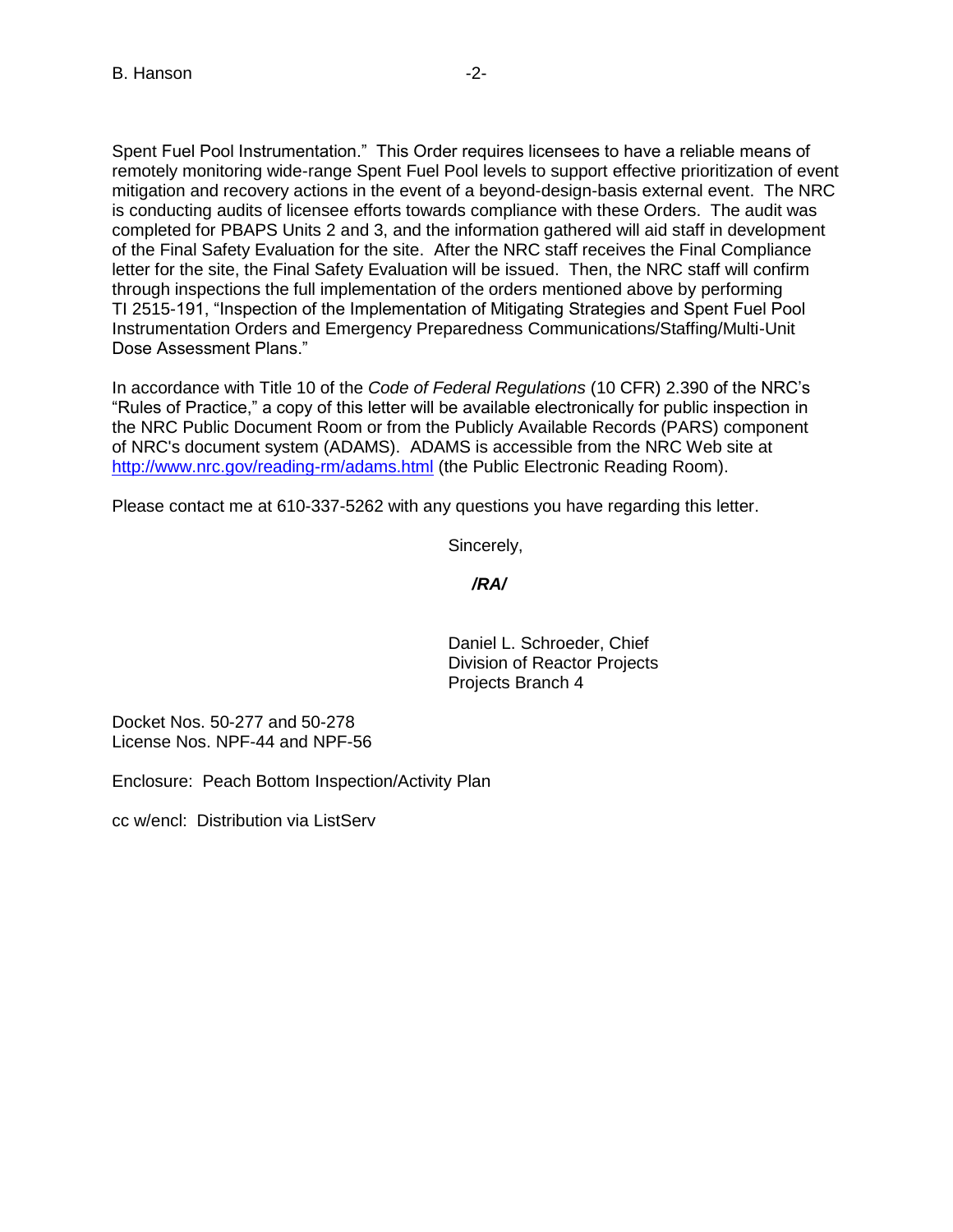## B. Hanson **B.** Hanson

Spent Fuel Pool Instrumentation." This Order requires licensees to have a reliable means of remotely monitoring wide-range Spent Fuel Pool levels to support effective prioritization of event mitigation and recovery actions in the event of a beyond-design-basis external event. The NRC is conducting audits of licensee efforts towards compliance with these Orders. The audit was completed for PBAPS Units 2 and 3, and the information gathered will aid staff in development of the Final Safety Evaluation for the site. After the NRC staff receives the Final Compliance letter for the site, the Final Safety Evaluation will be issued. Then, the NRC staff will confirm through inspections the full implementation of the orders mentioned above by performing TI 2515-191, "Inspection of the Implementation of Mitigating Strategies and Spent Fuel Pool Instrumentation Orders and Emergency Preparedness Communications/Staffing/Multi-Unit Dose Assessment Plans."

In accordance with Title 10 of the *Code of Federal Regulations* (10 CFR) 2.390 of the NRC's "Rules of Practice," a copy of this letter will be available electronically for public inspection in the NRC Public Document Room or from the Publicly Available Records (PARS) component of NRC's document system (ADAMS). ADAMS is accessible from the NRC Web site at <http://www.nrc.gov/reading-rm/adams.html> (the Public Electronic Reading Room).

Please contact me at 610-337-5262 with any questions you have regarding this letter.

Sincerely,  */RA/*

Daniel L. Schroeder, Chief Division of Reactor Projects Projects Branch 4

Docket Nos. 50-277 and 50-278 License Nos. NPF-44 and NPF-56

Enclosure: Peach Bottom Inspection/Activity Plan

cc w/encl: Distribution via ListServ

| DISTRIBUTION w/encl: |                          |                            |
|----------------------|--------------------------|----------------------------|
| (via E-mail)         | ATurilin, DRP            | <b>ROPreports Res</b>      |
| DDorman, RA          | BLin, DRP                | DRS Branch Chiefs (6)      |
| DLew, DRA            | PMeier, DRP              | NMcNamara, RI, SLO         |
| MScott, DRP          | JHeinly, DRP, SRI        | DTifft, RI, SLO            |
| JColaccino, DRP      | BSmith, DRP, RI          | DScrenci, RI, PAO          |
| RLorson, DRS         | SSchmitt, DRP, AA        | NSheehan, RI, PAO          |
| <b>BSmith, DRS</b>   | TClark, RI, OEDO         | <b>RidsNrrDirslpab Res</b> |
| DSchroeder, DRP      | RidsNrrPMPeachBottom Res | <b>ROPassessment Res</b>   |
| SBarber, DRP         | RidsNrrDorlLpl1-2 Res    |                            |

DOCUMENT NAME: S:\ROP Assessment Meetings\ROP-16 EOC Review\Branch 4\Peach Bottom\PB 2015 EOC Assesment Letter ROP-16 .docx ADAMS Accession No. **ML16060A376** 

| <b>SUNSI Review</b> |             | Non-Sensitive<br>Sensitive |                       | <b>Publicly Available</b><br>Non-Publicly Available |  |
|---------------------|-------------|----------------------------|-----------------------|-----------------------------------------------------|--|
| <b>OFFICE</b>       | RI/DRP      | RI/DRP                     | RI/DRP                | RI/DRP                                              |  |
| <b>NAME</b>         | ATurilin/AT | BSmith/BS via email        | JHeinly/ JH via email | DSchroeder/DLS                                      |  |
| <b>DATE</b>         | 02/25/16    | 02/25/16                   | 02/24/16              | 02/29/16                                            |  |

OFFICIAL RECORD COPY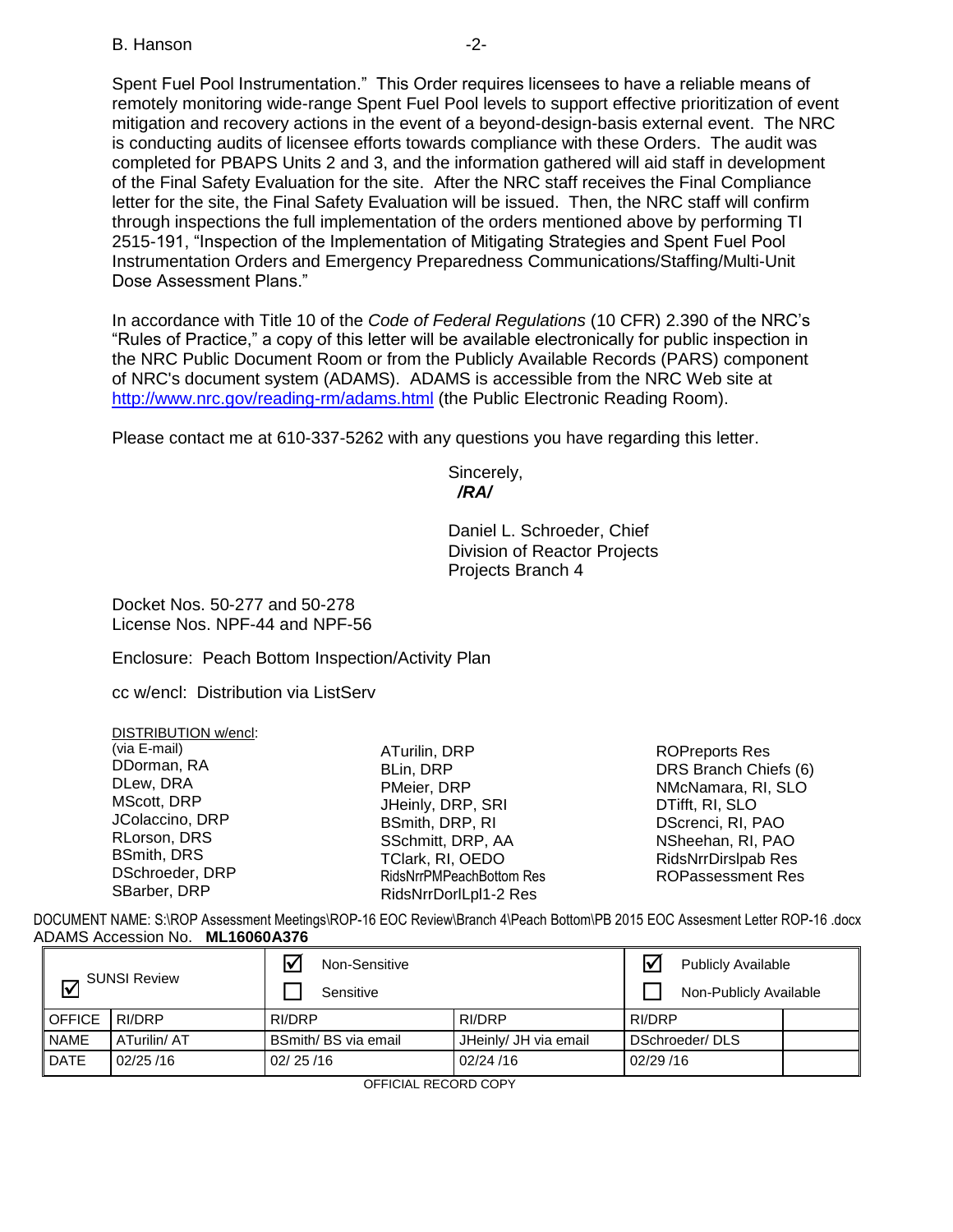**Page 1 of 2**

 $\overline{\phantom{0}}$ 

 $\blacksquare$ 

**02/24/2016 16:00:45 Report 22**

## **Peach Bottom Inspection / Activity Plan 01/01/2016 - 12/31/2017**

| Unit                                                            |                                                  | <b>Planned Dates</b> |                            |                                                                                  | No. of Staff |  |
|-----------------------------------------------------------------|--------------------------------------------------|----------------------|----------------------------|----------------------------------------------------------------------------------|--------------|--|
| <b>Number</b>                                                   | <b>Start</b>                                     | End                  | <b>Inspection Activity</b> | <b>Title</b>                                                                     | on Site      |  |
|                                                                 | 7111117T<br>- PERMANENT PLANT MODIFICATIONS<br>3 |                      |                            |                                                                                  |              |  |
| 2, 3                                                            | 01/25/2016                                       | 01/29/2016           | IP 7111117T                | Evaluations of Changes, Tests, and Experiments and Permanent Plant Modifications |              |  |
| 2, 3                                                            | 02/08/2016                                       | 02/12/2016           | IP 7111117T                | Evaluations of Changes, Tests, and Experiments and Permanent Plant Modifications |              |  |
|                                                                 |                                                  |                      | EP                         | - EP EXERCISE EVALUATION                                                         | 4            |  |
| 2, 3                                                            | 04/25/2016                                       | 04/29/2016           | IP 7111401                 | <b>Exercise Evaluation</b>                                                       |              |  |
|                                                                 |                                                  |                      | <b>RS1234</b>              | - HP INSPECTION                                                                  | 1            |  |
| 2, 3                                                            | 03/06/2016                                       | 03/10/2016           | IP 71124.01                | Radiological Hazard Assessment and Exposure Controls                             |              |  |
| 2, 3                                                            | 03/06/2016                                       | 03/10/2016           | IP 71124.02                | Occupational ALARA Planning and Controls                                         |              |  |
| 2, 3                                                            | 03/06/2016                                       | 03/10/2016           | IP 71124.03                | In-Plant Airborne Radioactivity Control and Mitigation                           |              |  |
| 2, 3                                                            | 03/06/2016                                       | 03/10/2016           | IP 71124.04                | Occupational Dose Assessment                                                     |              |  |
|                                                                 |                                                  |                      | RS567PPI                   | - HP TEAM INSPECTION                                                             | 3            |  |
| 2, 3                                                            | 06/06/2016                                       | 06/10/2016           | IP 71124.05                | Radiation Monitoring Instrumentation                                             |              |  |
| 2, 3                                                            | 06/06/2016                                       | 06/10/2016           | IP 71124.06                | Radioactive Gaseous and Liquid Effluent Treatment                                |              |  |
| 2, 3                                                            | 06/06/2016                                       | 06/10/2016           | IP 71124.07                | Radiological Environmental Monitoring Program                                    |              |  |
| $\overline{2}$                                                  | 06/06/2016                                       | 06/10/2016           | IP 71151-PR01              | <b>RETS/ODCM Radiological Effluent Occurrences</b>                               |              |  |
|                                                                 |                                                  |                      | 7111107T                   | - TRIENNIAL HEAT SINK                                                            | 1            |  |
| 2, 3                                                            | 06/13/2016                                       | 06/17/2016           | IP 7111107T                | <b>Heat Sink Performance</b>                                                     |              |  |
|                                                                 |                                                  |                      | 3/20EXAM                   | - PEACH BOTTOM INITIAL EXAM                                                      |              |  |
| 2                                                               | 02/20/2017                                       | 02/24/2017           | U01942                     | FY-17-PB INITIAL OPERATOR LICENSING EXAM                                         |              |  |
| $\overline{2}$                                                  | 03/20/2017                                       | 03/31/2017           | U01942                     | FY-17-PB INITIAL OPERATOR LICENSING EXAM                                         |              |  |
|                                                                 |                                                  |                      | 7111108G                   | - PB U2 INSERVICE INSPECTION                                                     | $\mathbf 1$  |  |
| $\overline{2}$                                                  | 10/31/2016                                       | 11/04/2016           | IP 7111108G                | Inservice Inspection Activities - BWR                                            |              |  |
|                                                                 |                                                  |                      | <b>RS1234PI</b>            | - HP INSPECTION                                                                  | -1           |  |
| 2, 3                                                            | 10/31/2016                                       | 11/04/2016           | IP 71124.01                | Radiological Hazard Assessment and Exposure Controls                             |              |  |
| 2, 3                                                            | 10/31/2016                                       | 11/04/2016           | IP 71124.02                | Occupational ALARA Planning and Controls                                         |              |  |
| 2, 3                                                            | 10/31/2016                                       | 11/04/2016           | IP 71124.03                | In-Plant Airborne Radioactivity Control and Mitigation                           |              |  |
| 2, 3                                                            | 10/31/2016                                       | 11/04/2016           | IP 71124.04                | Occupational Dose Assessment                                                     |              |  |
| 2, 3                                                            | 10/31/2016                                       | 11/04/2016           | IP 71151-OR01              | Occupational Exposure Control Effectiveness                                      |              |  |
| 7111111B<br>- PB REQUAL INSP WITH P/F RESULTS<br>$\overline{2}$ |                                                  |                      |                            |                                                                                  |              |  |
| 2, 3                                                            | 03/06/2017                                       | 03/10/2017           | IP 7111111B                | Licensed Operator Requalification Program                                        |              |  |
|                                                                 |                                                  |                      | <b>CBDI</b>                | - COMPONENT DESIGN BASIS INSPECTION                                              | 6            |  |
| 2, 3                                                            | 01/30/2017                                       | 02/03/2017           | IP 7111121                 | <b>Component Design Bases Inspection</b>                                         |              |  |
| 2, 3                                                            | 02/13/2017                                       | 02/17/2017           | IP 7111121                 | Component Design Bases Inspection                                                |              |  |
| 2, 3                                                            | 02/27/2017                                       | 03/03/2017           | IP 7111121                 | Component Design Bases Inspection                                                |              |  |

This report does not include INPO and OUTAGE activities. This report shows only on-site and announced inspection procedures.